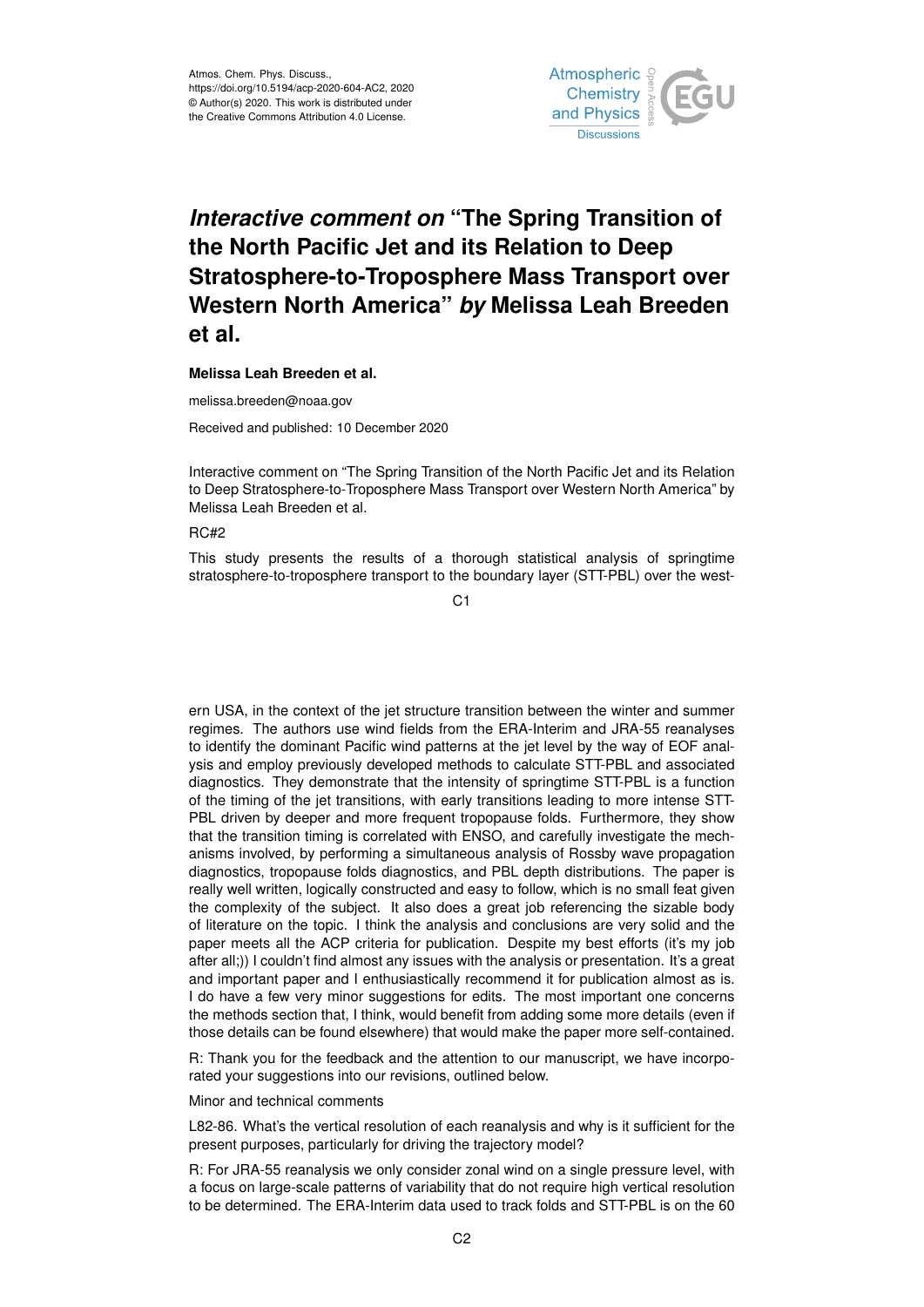original hybrid model levels which extend from the surface to 0.1 hPa, vertical resolution suitable enough to identify tropopause folds (Skerlak et al. 2015). We have added this information to the text (lines 88-91).

LL85-89. Can you comment on how the changing observing system (pre-satellite to satellite to more satellites) in JRA-55 impacts the results?

R: Thank you for raising this point; the JRA-55 documentation shows that temperature values across the varying observational record better match observations compared to JRA-25 in the troposphere and lower stratosphere (Kobayashi et al. 2015), suggesting variations across the changing record are minimal. Also, time series of PC1 shows no discernible transition at the start of the satellite record (figure below), suggesting that the seasonal cycle of the jet captured here is not sensitive to any potential changes in the data associated with changes in the observational record. We have included some of this information in the text (lines 88-89).

L91-93. Can you expand this paragraph a bit? This is one of the main tools used here, and I found it hard to get even a general idea of what's being done there without reading Skerlak et al. 2014. For example, how are the trajectories calculated? Perhaps a simple diagram in the supplementary material?

R: Thank you for raising this point. We have expanded the description of how STT-PBL was determined so that it is (hopefully) easier to follow without having to read earlier papers (lines 105-110).

LL 116-118. Is it possible that this is resolution dependent? Can you comment on that?

R: I believe the question is whether the correspondence between the 2-PVU surface and terminus of the fold is a function of resolution. I do not think, even with perfect observations, that there would be an exact correspondence between the boundary of the fold and the 2-PVU surface. Folding really represents a filamentation of the lower tropopause boundary, involving distortion of lower but still near-tropopause PV values

 $C<sub>3</sub>$ 

ranging from 1-4 PVU (Skerlak et al. 2015), which we consider as the main reason that slightly lower PV values better correspond to the terminus of the fold. Studies using different reanalysis at different resolutions (e. g., Breeden and Martin 2018; Albers et al. 2018) reflect similar fold structures, also suggesting that resolution does not affect the correspondence between the fold boundary and PV.

LL207-210. I like the idea of stating the main results in the first concise paragraph. However, at the initial pass, it wasn't clear to me if the second and third sentences are the results or something that we already know. How about something like "The main findings are:. . ." after the first sentence?

R: Thank you for this suggestion, we have modified the text to confirm these results are the main results of this section (line 231).

L220. I'm guessing the bimodality in 5b arises from an oscillation between the two phases during the transition period. It's pretty neat. Can you add a one/two-sentence comment on that?

R: This is an interesting idea, but the bimodal distribution is observed during the positive jet phase, not the transitional phase. Still I think your interpretation is correct – indeed, the leading mode of jet variability during winter looks like the transition (e. g., Athanasiadis et al. 2010), so I think the bimodality is related to wintertime variability, including variability that happens to look like the transition. We have added a comment about this in the text (line 246).

L275. Variability reflected in Fig. 3, right? If so, can you reference Fig. 3 explicitly?

R: That is correct, we have included a reference to Figure 3 (line 301).

LL344-345. I'm struggling to understand this sentence. Please rephrase; it looks like an important point is being made there.

R: Thank you, yes this is an important point in distinguishing mass versus ozone transport when ENSO is involved, as ENSO affects both fold frequency (as we show), as